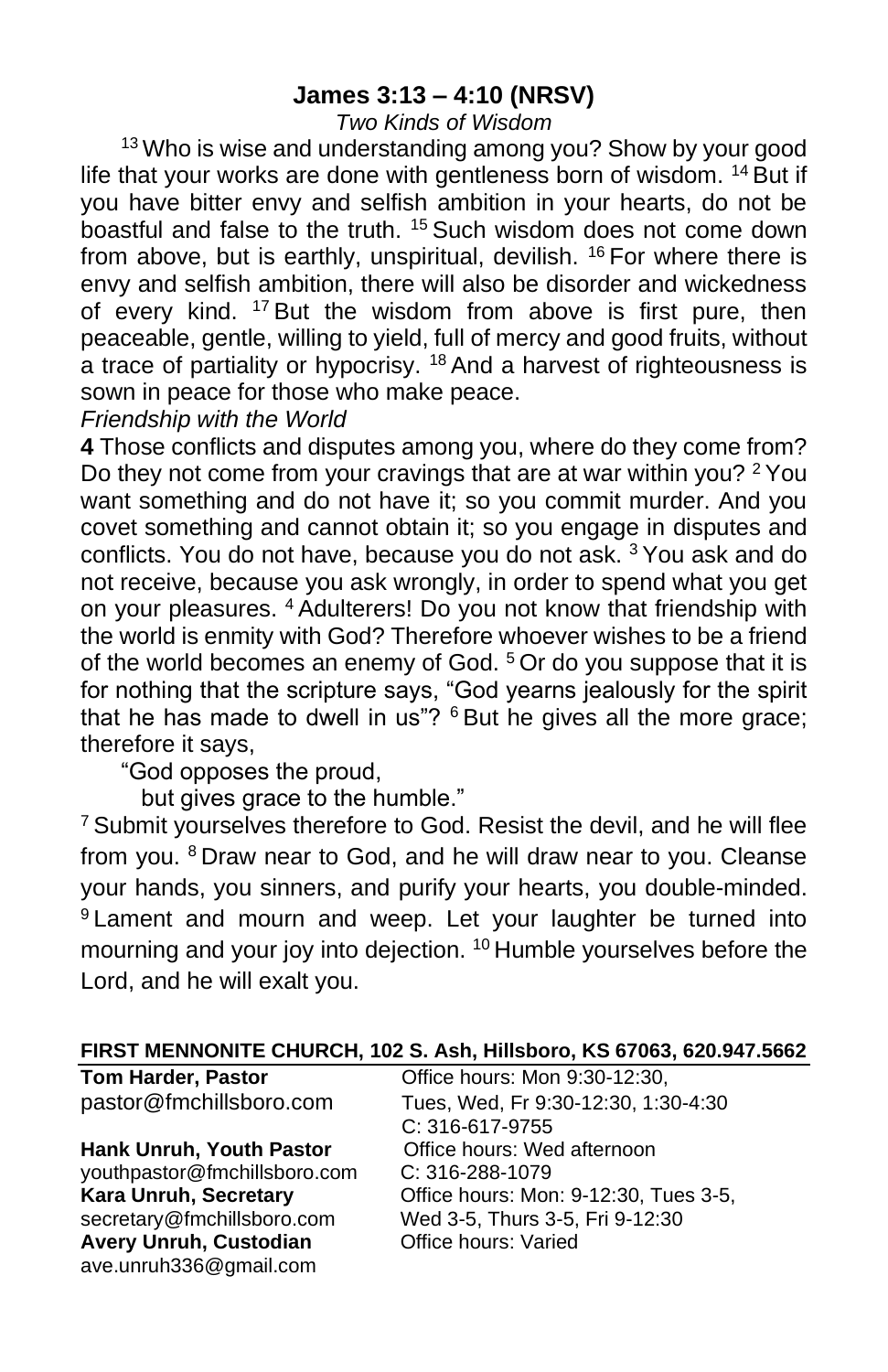

# **FIRST MENNONITE** CHURCH

 In Christ – Making Disciples through Loving Relationships.

Worship 10:30 a.m.

# **Sunday October 3, 2021 The Wisdom from Above**

#### **GATHERING**

Gathering Music **Shirley Baltzer** Shirley Baltzer Welcome and Announcements Melton and Announcements Keith Harder **Prelude to Worship Shirley Baltzer** Shirley Baltzer \*Call to Worship VT 866 Keith Harder \*Prayer \*Hymn Open the Eyes of My Heart VT 401 Psalm 1

*Happy are those who do not follow the advice of the wicked, or take the path that sinners tread, or sit in the seat of scoffers;*

**but their delight is in the law of the LORD, and on his law they meditate day and night.**

*They are like trees planted by streams of water, which yield their fruit in its season, and their leaves do not wither. In all that they do, they prosper.*

**The wicked are not so, but are like chaff that the wind drives away.**

*Therefore the wicked will not stand in the judgment, nor sinners in the congregation of the righteous;*

*for the LORD watches over the way of the righteous, but the way of the wicked will perish.*

| <b>Hymn</b>       | O God, We Read the Holy Law | VT 571             |
|-------------------|-----------------------------|--------------------|
| Time for Children |                             | <b>Judy Harder</b> |

# **SHARING**

Sharing and Prayer Tom Harder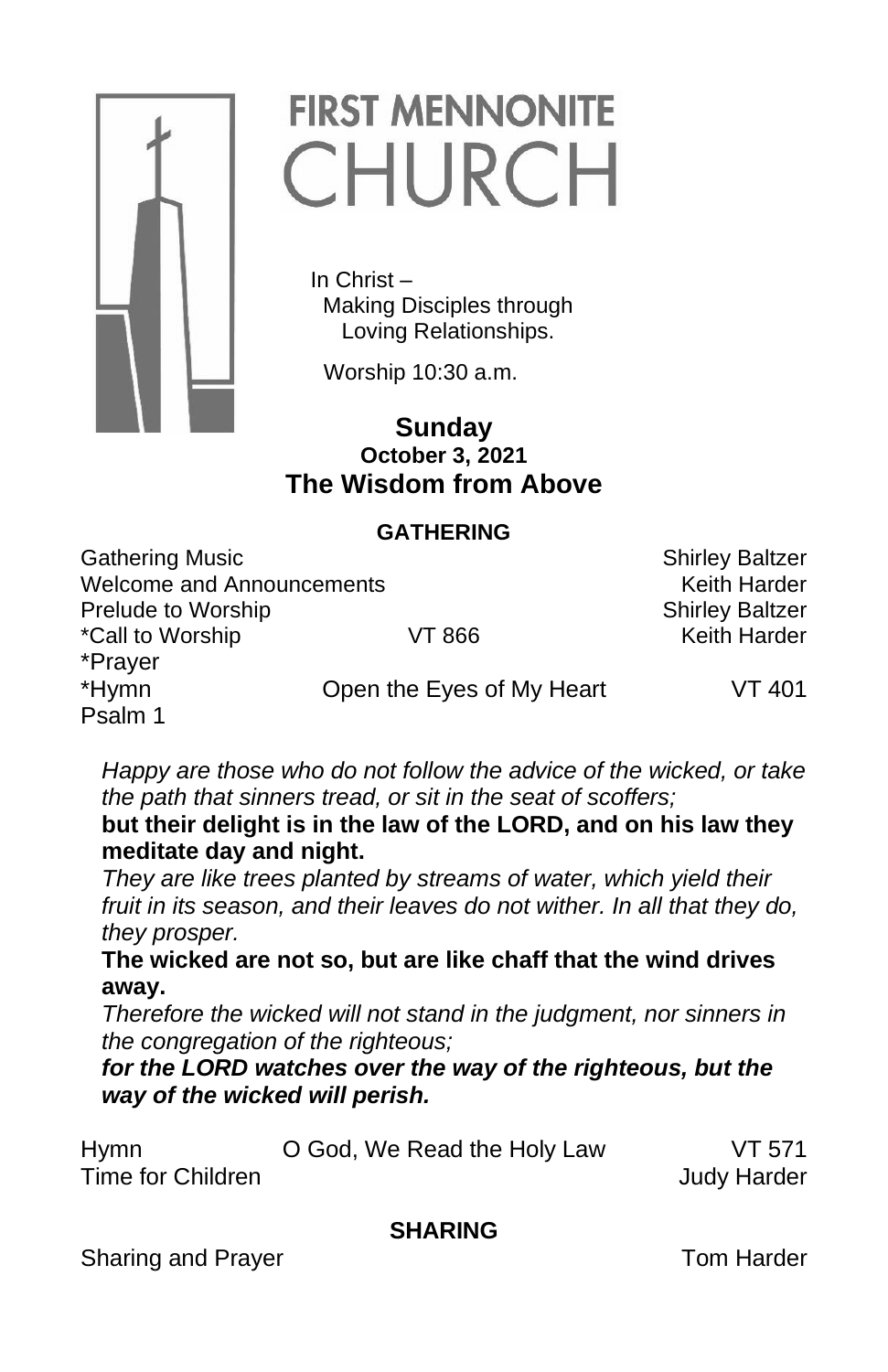Hymn O God, You Search Me VT 199

#### **LISTENING**

The Lesson James 3:13-4:10 Sermon The Wisdom from Above Tom Harder

**RESPONDING**

Hymn Your Grace Is Enough VT 167 Sending Postlude **Shirley Baltzer** Congregational Meeting

*A WARM WELCOME TO ALL who are gathered to worship, wherever you are, and whenever you watch this service!*

#### **Ministries Council will meet Thursday, Oct. 7 at 7 p.m. in the chapel.**

**COVID-19 protocols:** The FMC Covid response team is urging the following regarding the Covid virus: 1. Masks are required when we gather indoors, 2. FMC should reduce capacity in the sanctuary and fellowship hall to 50%.

**The Gospel Echoes Teams will be holding their annual prison ministry banquet** Tuesday, October 5 at 6:30 p.m. at the Journey at Yoder Activity Center, 3605 E. Long View Rd., Haven, KS. This program is a collaboration of multiple teams coming together for this special presentation. The song arrangements were put together for a recent video produced for prison broadcast. The theme includes songs about the cross, Christ's resurrection and the victory we have in Jesus. The evening will include a homestyle dinner, music and a prison ministry presentation. For tickets, contact Dale and Miriam Lehman at 620.694.9823.

**MCC in North Newton currently has over 800 sets of comforter tops and backs that need to be tied**, as well as kits of fabric that can be sewn into more tops. MCC's partners all around the world value these handmade comforters as useful, beautiful and tangible expressions of love. If you or your sewing group would be interested in tying or sewing for MCC, or if you have questions and are curious about how to make a comforter, please contact Kate Mast at the MCC Material Resources Center at [katemast@mcc.org,](mailto:katemast@mcc.org) or 316-283-2720.

**The 2021 Worship and the Arts Symposium at Bethel College, "Joining Voices Together," originally scheduled for Nov. 5-8, has**